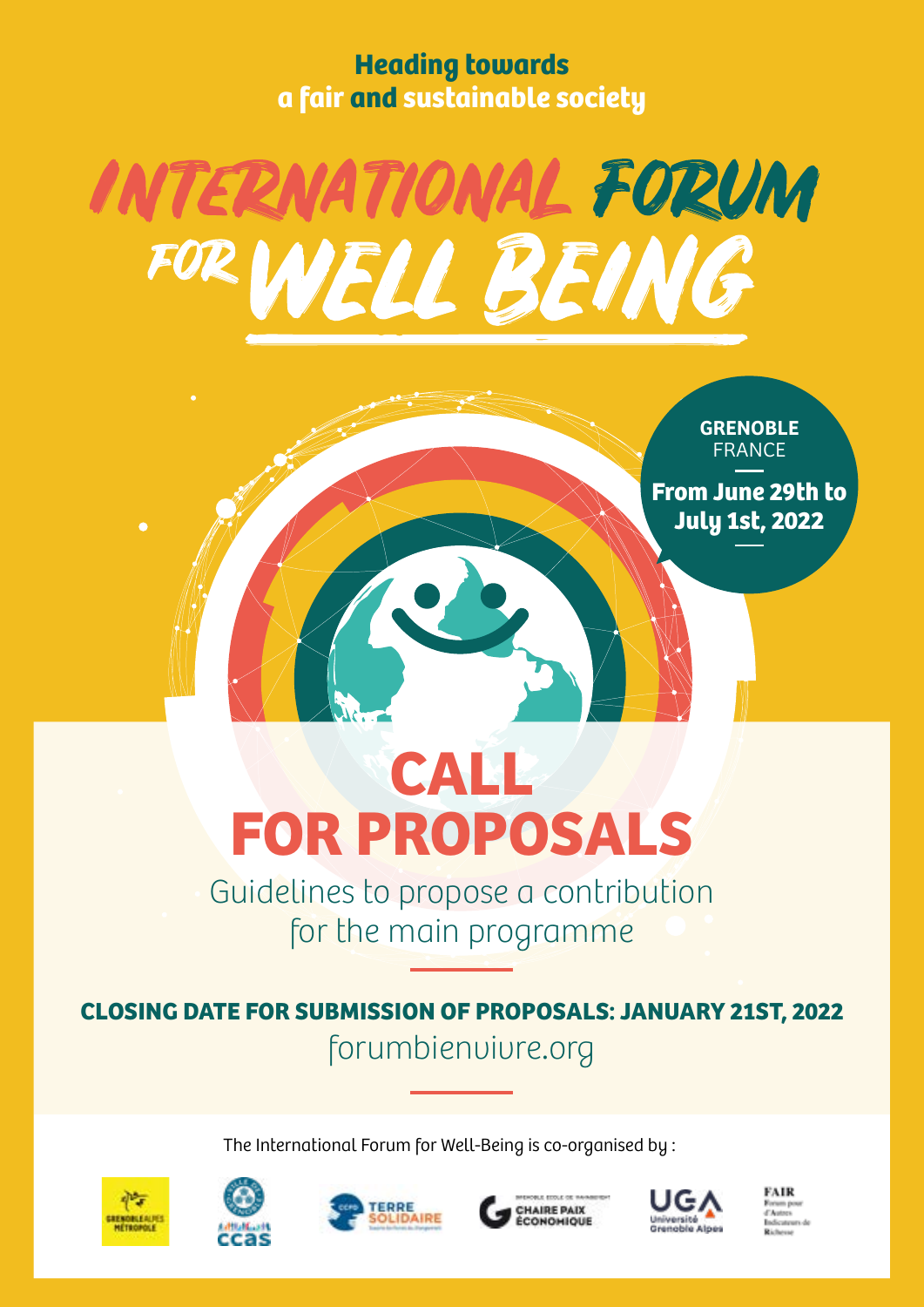# BE PART OF THE INTERNATIONAL FORUM FOR WELL-BEING !

# **1 Accelerate the transition towards a new compass**

Because it's so intertwined with the environmental crisis, the COVID-19 crisis has disrupted the western lifestyle, which is unequal and based on consuming without taking into account the planetary boundaries. The pandemic has confirmed the urgent need to rethink our models of society, and made our planetary interdependencies very real. The various lockdowns made us experiment on a daily basis mainly because we suffered from the lack of them - some aspects of well-being that are invisible in the common indicators : friendliness and social contacts, freedom of movement, a good health of course, public services and helpfulness among human beings.

The second forum will give us the opportunity to take another critical step towards accelerating the change for a new frame of reference. It is high time we made life-sized experiments, integrating new norms and scaling things up in those places were decisions are made.

**2**

# **Translate wellbeing into action and indicators, between the environmental ceiling and the social foundation1**

The first forum addressed the economic aspect, the development model. Held in Grenoble, the newly elected "European Green Capital 2022", this second forum will take the environmental issue as a starting point to go one step further in defining and translating this new development model into action. The Forum 2022 will focus on an ecologically sustainable wellbeing. It will be built around the challenge of holding together the social and the environmental stakes, which will be the common thread for the programme and this call for contributions.

This event is part of the Grenoble European Green Capital 2022 program. **\*\*\*\*\*\*\*\*\*\*\*\*\*** 

> It is no longer necessary to define the social and planetary boundaries: the scientists and testimonies from those affected have taken care of it. It is time to take practical steps to take them into account in social and economic organisations, lifestyles and collective choices.

**3**

# **Support, develop and nurture the community of change agents**

For the past 4 years, the different actors in the forum have continued to work, together and within their own networks, towards integrating this "compass" of well-being and its indicators into the places and moments where decisions are made. The first forum sparked the desire to try, to discuss among territories, researchers and players, to understand... The second forum will raise the opportunity to consolidate the community formed by all those seeking to move from indicators to action.

The time has come to focus on open science, hybrid methods and pragmatism. This will allow us to face, understand and even overcome the complexity by relying on scientific, technical and citizen knowledge.

In 2018, the International Forum for Well-Being "Wealth, happiness, what indicators to build tomorrow ?" brought together for 3 days more than 1,000 participants from 25 different countries around the question of a new "compass" of society. A first in Europe! Testimonies from all over the world have made more visible and concrete a vision of development based on well-being, and no longer on purely economic considerations.

Building on this, Grenoble will host the second edition of the International Forum for Well-Being in June 2022, going one step further to initiate a systemic transformation.



**This forum is the result of a collaboration between local authorities (Grenoble-Alpes Métropole and the city of Grenoble), members of Grenoble universities (Université Grenoble-Alpes and the Economic Peace Chair of GEM) and civil society with CCFD-Terre Solidaire and the FAIR collective (Forum for other wealth indicators).**

# **FROM JUNE 29TH TO JULY 1ST, 2022 IN GRENOBLE – FRANCE**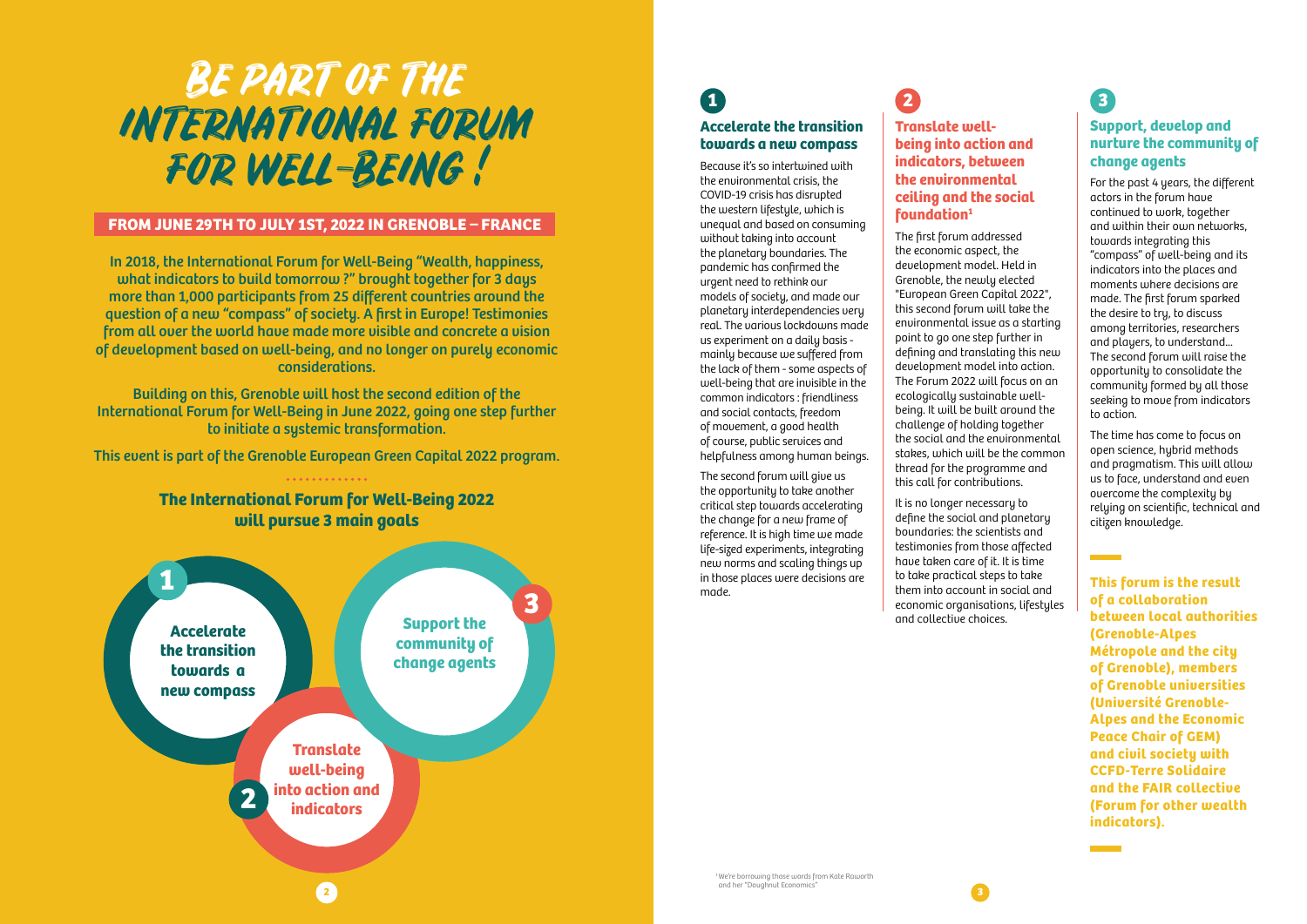For this forum to be a place where as many people as possible can share and raise their voices, the event's agenda will be co-built from answers to this call for contributions. We will structure different pathways based on the proposed content.

# THE CALL FOR

# PROPOSALS 3 CHALLENGES

We have identified 3 main areas for reflection and discussion for the 2022 Forum. For each of these challenges, we have formulated a questioning.

Contributions can shed a light on two areas : developing a "knowledge factory" (data, observations...) as well as taking action.

- $\blacktriangleright$  How to make visible the way environmental stakes affect, increase or transform all sorts of inequalities (social, geographic, gender-based, etc.) ?
- How can we make compatible goals that are too often considered as antagonistic ?
- How to consider and overcome those inequalities in the way we respond to environmental challenges, both locally and globally ? Which synergies are already in place ?
- How to stay the course with an ecological transition that leaves no one behind ?

*An ecologically sustainable world would make no sense if it was reserved to a minority. The experience of the yellow vests protests in France revealed how difficult it is for us to reconcile "end of the world and end of the month". It is yet the most vulnerable who suffer most from the impact of environmental disruption : exposure to risks, unequal access to services and resources needed to change lifestyles, and therefore health inequalities. And they are also the ones who live furthest from the influential and power places where the so-called "transition" policies are being made. This very close interdependency between social and environmental issues is too often invisible or overlooked.*

# **1 The challenge of a society that is "rich for everyone and rich of everyone"2 : fighting inequality and building a "social foundation"**

- $\blacktriangleright$  How can we support and spread the observation that our development model is incompatible with the respect for living beings ? How to spread the word in order to engage as many people as possible and enhance everyone's ability to contribute freely to make a change ?
- $\blacktriangleright$  How to move away from our habits and paths of dependency ? And more practically, how can we, as individuals, reconcile sobriety and well-being ? How can we politically and economically support the transition towards a more circular, sober and inclusive system ?
- $\blacktriangleright$  How to find the right scale between local and global intervention ? And between individuals, collectives and the whole society ?

**Our particular focus on indicators and monitoring tools lies at the interface between the two : how can we draw on findings to make decisions ? How do we know if we're on the right track ?**

 $\blacktriangleright$  How to rethink what makes the common good, including through public debate ? How to develop a "new social contract", a "convention of well-being" that rethinks our relationship with ourselves, with others and with the world ? How to ensure that the commitment of the various stakeholders is possible, effective and strong (public actors, companies, citizens...) ? How to draw on thresholds and indicators that have been collectively chosen and accepted by sharing various expertise ?

*Existing models on carbon neutrality or biodiversity conservation, two critical pillars for the survival of humanity on the Earth, show the need for a dramatic change in consumption and production patterns. On the consumption side, this change in western societies is associated with renunciation, with the end of a "well-being" based on prosperity and the hope of an ever easier life, generation after generation. And on the production side, questioning our development model is worrying, both because of the risks it implies for a certain number of jobs and because of how difficult it is for us to imagine a more energy- and resource-efficient model.*



# **What are the different areas of focus of the International Forum for Well-Being 2022 ?**

.............

# **2 The change of model challenge : reducing our footprint and maintaining an "environmental ceiling"**

*In the face of the climate emergency, it's becoming increasingly urgent to take action. However, we also need to take some time to discuss and let things sink in. This paradox, this tension between words and action, urgency and reflection, brings out the pressing need for politics to get involved. It requires finding the right place for actors, citizens and public debate.*

*The reflection on new indicators that are more suited to this "well-being course" reveals the need for a new convention, an agreement between all.* 

 How to integrate this "compass" of well-being into the places and moments where decisions are made, in order to support political, economic or lifestyle choices in times of transition ?

**3**

**The political and democratic challenge : staying the course of well being** 

**During the forum, a Scientific Symposium will take place to nourish research on these issues. If you are a researcher,you may answer the call for scientific papers (link on forumbienvivre. org)… but you may also take part in the rest of the Forum by answering this call**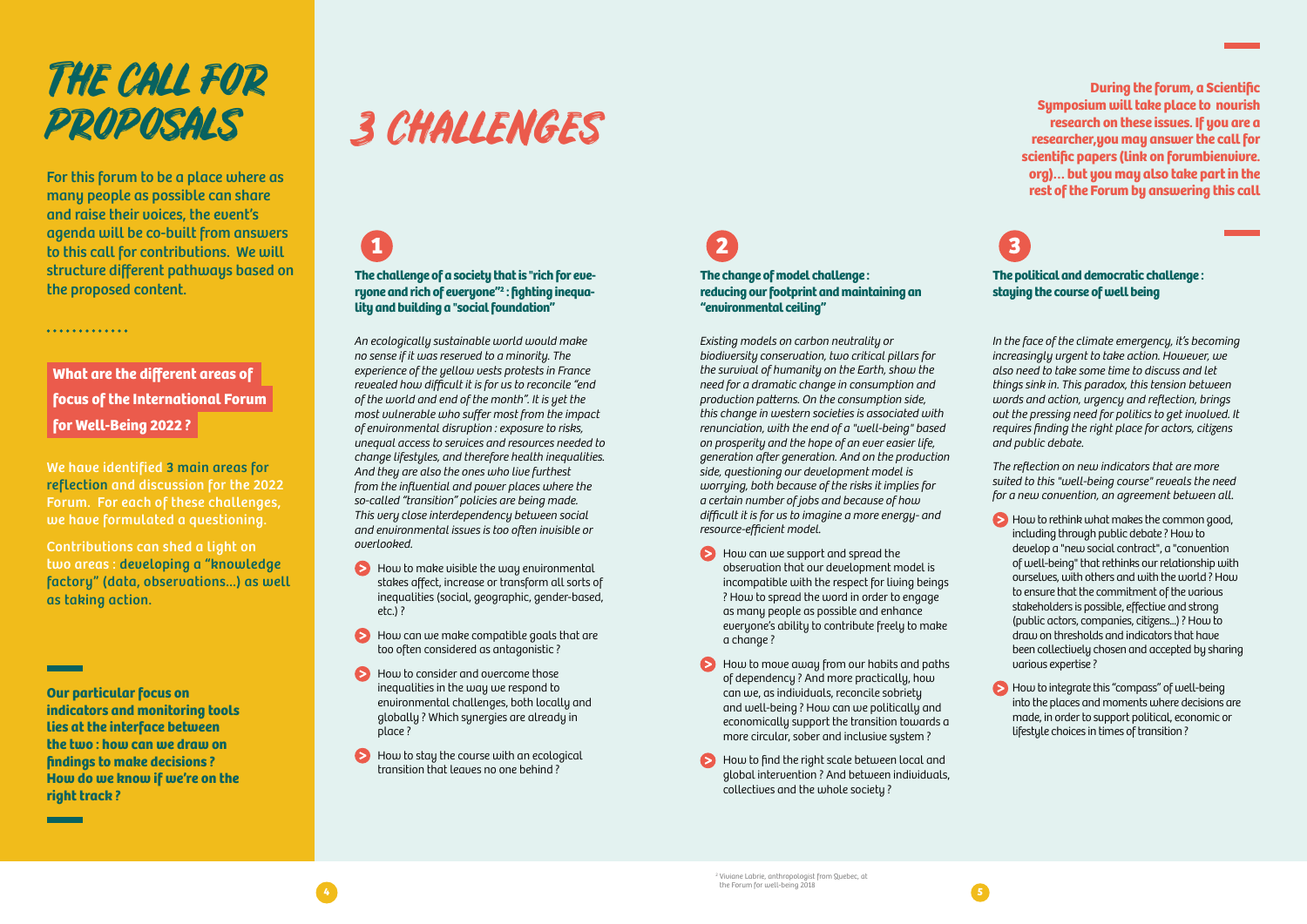You want to showcase a project that has already been carried out or that is currently being carried out ? In these workshops, project initiators can share their experiences, describe how their project was rolled out, what were the outcomes and the key learnings.

# **COLLECTIVE INTELLIGENCE:**

### 6 **DEBATE**

You are facing a problem, a "lock" is holding you back ? This workshop is meant to think and build a solution together. Participants will resort to collaborative formats and collective intelligence to explore new leads for a solution, together.

You have ideas on how to involve different sorts of people who are not experts on the question of indicators ? Come and make the most of these workshops to speak, to facilitate friendly discussions and to raise awareness among groups of people!

You want to suggest a debate on an issue that matters to you, that seems key to you ? The goal of these workshops will be to invite a great number of people to have a participative discussion and debate about substantive issues



You feel concerned or you have carried out experiments or researches that can feed the questions asked by the Forum and help us rise to the challenges... Feel free to offer your contributions !

**The main ambition of this forum is to facilitate exchanges between actors, knowledge and experience so that we can achieve it all together !**

# **POPULAR EDUCATION**

**Possible contributions**

. . . . . . . . . . . . .

# **SHARING EXPERIENCES**

# **CONTRIBUTORS' COMMITTMENTS**

While submitting a contribution, you commit to:

- Build up a workshop in line with the forum's main issue and gather speakers/contributors if needed
- Identify one person who will be the contact for the the forum' organisers
- Prepare and facilitate your workshop on D-day
- Support as much as possible the crossing of different point of views
- If possible, make sure to be available for the 3 days of the forum
- Provide a description of your workshop that will be integrated in the main programme
- Respect the time frame given by organisers
- Use the forum's style guide for all communication material
- Allow organisers to circulate this material and give up your rights to personal portrayal



The organisers commit to :

- Give you the space you need for your presentation
- Keep you updated about the main updates on the program and the date and time of your workshop
- **•** Promote your workshop on the forum's website
- **•** Provide visibility to your participation after the event by posting content on the forum's website

Please send your proposal before January, 21st using the online form [\(acc](https://framaforms.org/international-forum-for-well-being-2022-call-for-proposals-1637681967)ess the form) or via forumbienvivre.org

# **SUBMITTING THE CONTRIBUTIONS**



# **WHO IS THIS CALL FOR CONTRIBUTIONS AIMED AT ?**

Whether you are an elected representative, a technician, a researcher, an actor from the civil society or from the business sector, or "just" a citizen, your contribution matters to us! We need all sorts of contributions to "make the shift".